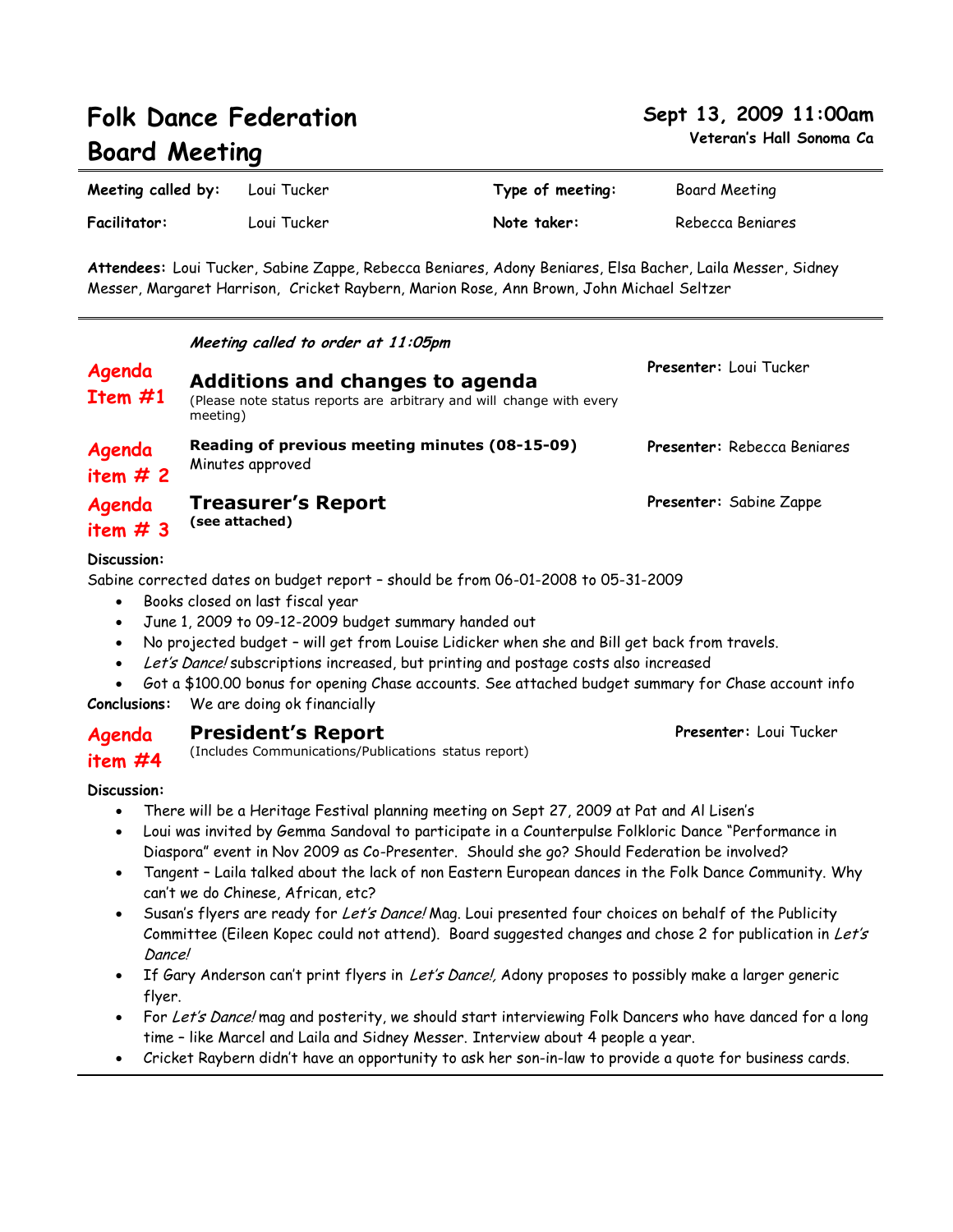| <b>Action items</b> |                                                                                                                                                                                                                                                                                                   | Person responsible     |
|---------------------|---------------------------------------------------------------------------------------------------------------------------------------------------------------------------------------------------------------------------------------------------------------------------------------------------|------------------------|
| ✓                   | Publicize Heritage Festival planning meeting on Yahoo groups                                                                                                                                                                                                                                      | Adony                  |
|                     | $\checkmark$ Check out Counterpulse Organization and possibly post event info in Let's<br>Dance! mag and on Yahoo groups and web.                                                                                                                                                                 | Loui                   |
|                     | $\checkmark$ E-mail board for final decision on Susan's flyer design                                                                                                                                                                                                                              | Loui                   |
|                     | Do text for back side of Susan's flyer (re: rules for flyer posting in public<br>places)                                                                                                                                                                                                          | Adony and Eileen Kopec |
| $\checkmark$        | Interviews will be discussed at a later board meeting                                                                                                                                                                                                                                             |                        |
| $\checkmark$        | Cricket will approach her son-in-law about business cards                                                                                                                                                                                                                                         | Cricket                |
| Agenda              | <b>Committees - Status Reports</b>                                                                                                                                                                                                                                                                |                        |
| item #5             |                                                                                                                                                                                                                                                                                                   |                        |
|                     | Membership                                                                                                                                                                                                                                                                                        | Presenter: Marion Rose |
| Per Marion:         |                                                                                                                                                                                                                                                                                                   |                        |
|                     | Steve Himel joined. The board approved him.                                                                                                                                                                                                                                                       |                        |
|                     | George Taylor was dropped because he passed away.                                                                                                                                                                                                                                                 |                        |
|                     | Inga had stroke and sent in membership late                                                                                                                                                                                                                                                       |                        |
|                     | How about gift memberships?                                                                                                                                                                                                                                                                       |                        |
| Action<br>Items     | <b>Conclusions/</b> $\checkmark$ The Board is treating Roy Butler to a free membership because Loui, as President has \$500.00 in<br>discretionary funds to use for misc things.<br>$\checkmark$ Marion will send text for gift membership to Loui, Loui will design the Ad and will get it in by |                        |

 Marion will send text for gift membership to Loui, Loui will design the Ad and will get it in by Oct1 2009 for the November issue of Let's Dance (before the Holidays.)

| <b>Statewide Festival</b> | Presenter: Gary Anderson not present |  |
|---------------------------|--------------------------------------|--|
| Let's Dance Magazine      | Presenter: Gary Anderson not present |  |
| Publicity                 | Presenter: Eileen Kopec not present  |  |
| Research                  | Presenter: Cricket Raybern           |  |

**Conclusions/ Action**  There are 12 research committee members. Each will do 2 dance notes per year. Three to 4 pages will be sent to Gary Anderson each month**.**

**Items**

# **North/South**

**Discussion::**

Laila hasn't been able to get minutes from No/So people Tangent – What about the Federation's Past President's pin?

**Conclusions/**  $\checkmark$  Laila will contact Valerie Daly re: minutes and posting flyers (per Loui's suggestion.)

 $\checkmark$  Laila to brainstorm with Louise Lidiker (when Louise gets back from vacation) on style, material, etc. of pin. Laila also to ask people's opinions on Yahoo Groups.

# **Promotion**

**Discussion:**

**Action Items**

- Per Ann there are zero requests for funding
- Idea : Promo \$ can be used as a grant like with the Kolo Festival to attract big name people. Or as a loan to different groups.

**Presenter:** Laila Meser

**Presenter:** Ann Brown